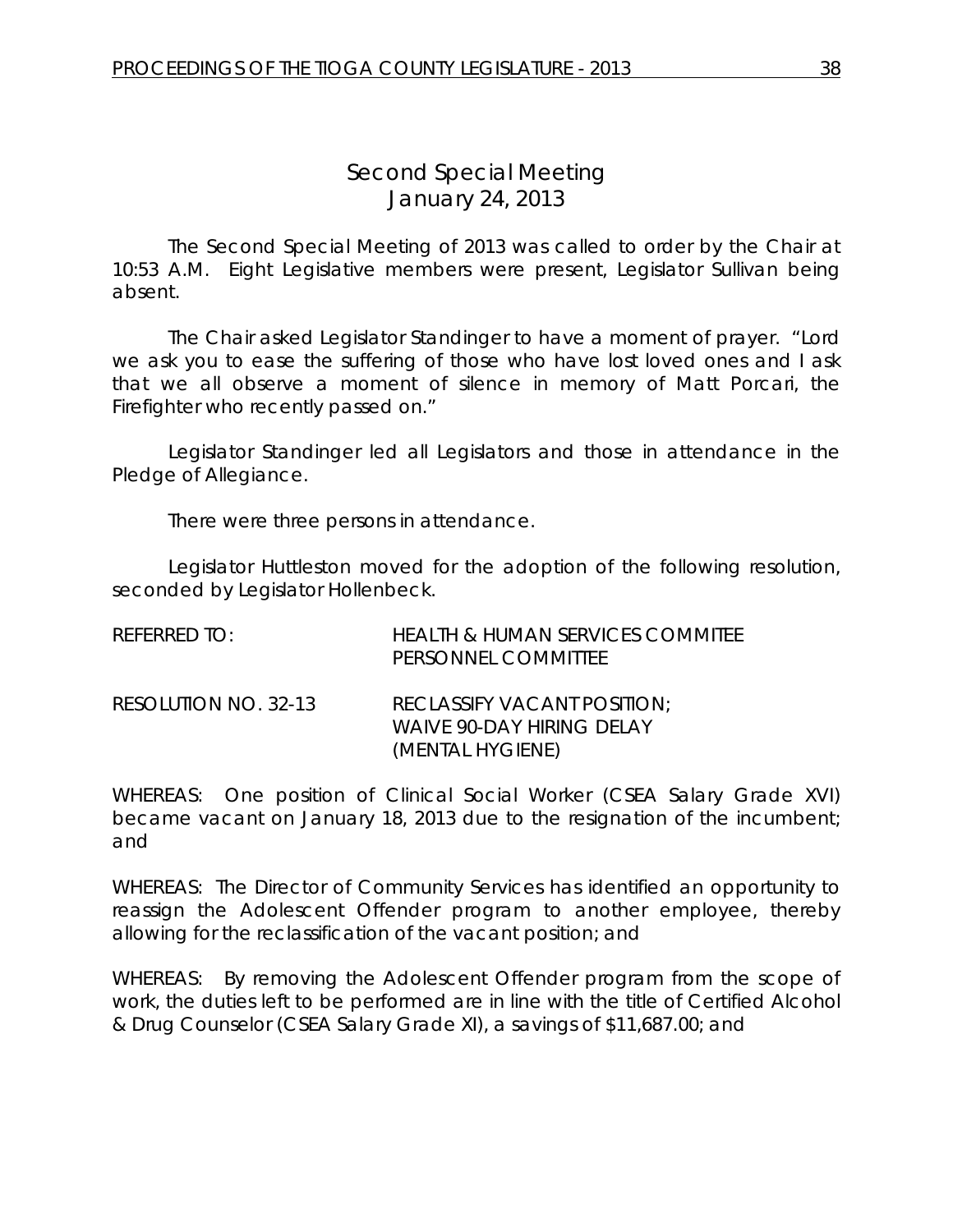WHEREAS: The Director of Community Services has been actively making costsaving changes within the department when possible, including backfilling positions only when absolutely necessary; and

WHEREAS: It is necessary for the Certified Alcohol & Drug Counselor position to be filled as soon as possible; therefore be it

RESOLVED: That the Legislature hereby authorizes the reclassification of one vacant Clinical Social Worker position to Certified Alcohol & Drug Counselor effective January 25, 2013; and be it further

RESOLVED: That the Director of Community Services is authorized to fill the Certified Alcohol & Drug Counselor position as soon after February 1, 2013 as possible.

ROLL CALL VOTE Yes – Legislators Standinger, Case, Hollenbeck, Huttleston, Monell, Weston, Roberts, and Sauerbrey.

No – None.

Absent – Legislator Sullivan.

RESOLUTION ADOPTED.

Legislator Huttleston moved for the adoption of the following resolution, seconded by Legislator Hollenbeck.

| REFERRED TO:         | HEALTH & HUMAN SERVICES COMMITTEE<br>PERSONNEL COMMITTEE |
|----------------------|----------------------------------------------------------|
| RESOLUTION NO. 33-13 | AUTHORIZE SALARY FOR BACKEILL<br>(MENTAL HYGIENE)        |

WHEREAS: Legislative approval is required for salaries offered for Non-Union positions; and

WHEREAS: The position of Clinical Program Director has been vacant since October 10, 2012, as a result of the promotion of the previous incumbent; and